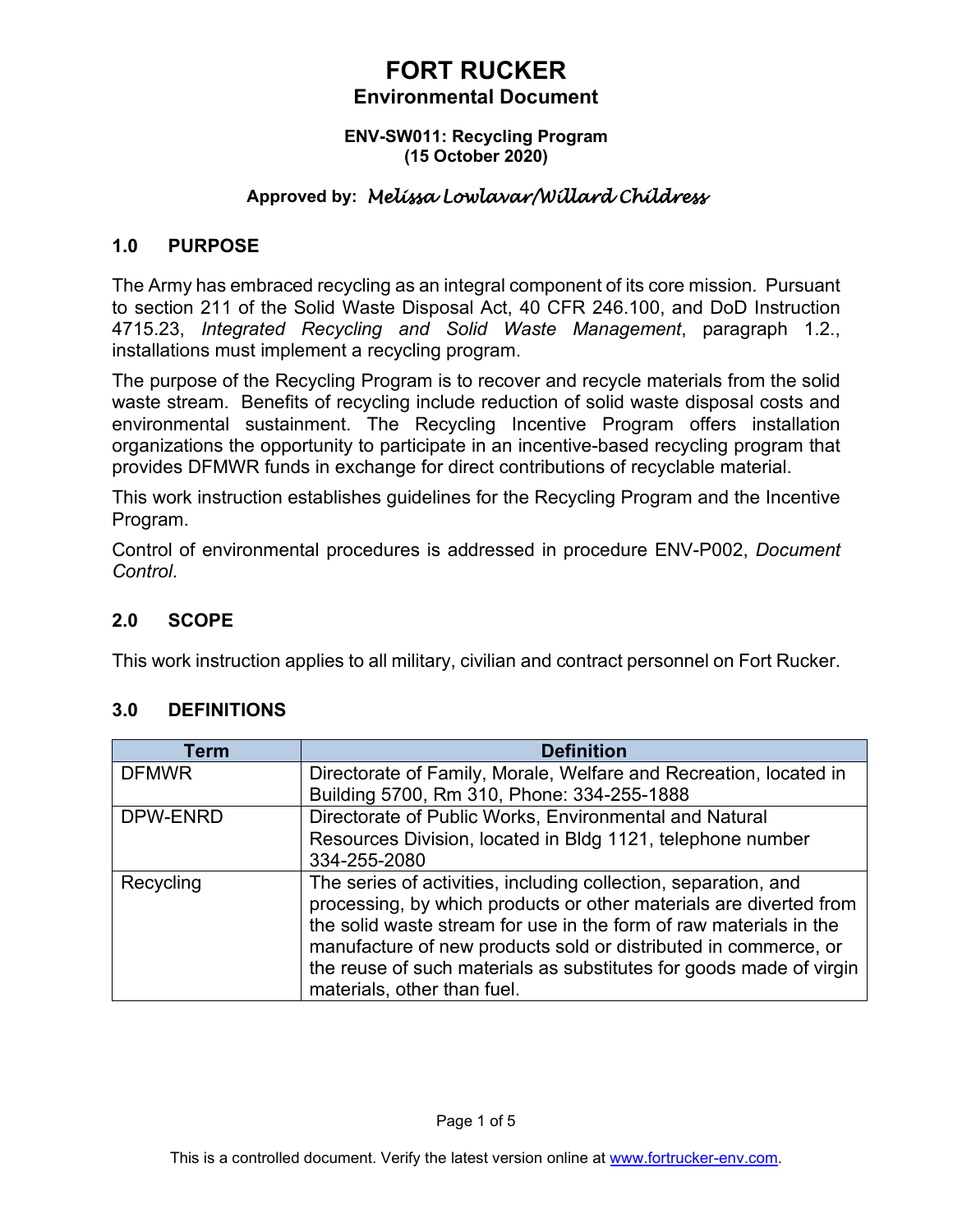#### **ENV-SW011: Recycling Program (15 October 2020)**

### **4.0 RESPONSIBILITIES**

### **4.1 Program Manager Responsibilities**

- 4.1.1 Maintain a record of recyclables received and weights and provides data to Solid Waste PM monthly.
- 4.1.2 Submit repair orders for recycling equipment.
- 4.1.3 Submit purchase requests for supplies.
- 4.1.4 Retain record of distributions to DFMWR for incentive program.
- 4.1.5 Ensure transfer of funds quarterly to DFMWR based on the types and quantities of materials recycled by each participating organization in the Recycling Incentive Program.
- 4.1.6 For the Recycling Incentive Program, assign a monetary value to the recycled materials based upon market values and program goals.
	- 4.1.6.1 Accept, weigh, track, and issue weight tickets for segregated recyclables from organizational incentive program participants at the Recycling Center, during normal business hours (M-F, 0730 – 1530).
	- 4.1.6.2 Provide a quarterly list to DFMWR of the dollar amounts by organization for the Recycling Incentive program.

## **4.2 Directorate of Family, Morale, Welfare, and Recreation (DFMWR)**

- 4.2.1 Receive the DPW-ENRD list of each organization's quarterly recycling totals for the Recycling Incentive Program.
- 4.2.2 Invoice DPW-ENRD for the amount of the recycling funds needed for each organization for the Recycling Incentive program.
- 4.2.3 Receive recycling funds quarterly for the Incentive program.
- 4.2.4 Transfer Recycling Incentive program funds to each participating organization's DFMWR account as indicated in the DPW-ENRD list.

## **5.0 PROCEDURE**

## **5.1 Recyclable Commodity List**

- 5.1.1 Materials that can be recycled through the Recycling Program include:
	- 5.1.1.1 Office Paper (high quality, bond, computer, mixed, telephone books, and Federal Registers)

Page 2 of 5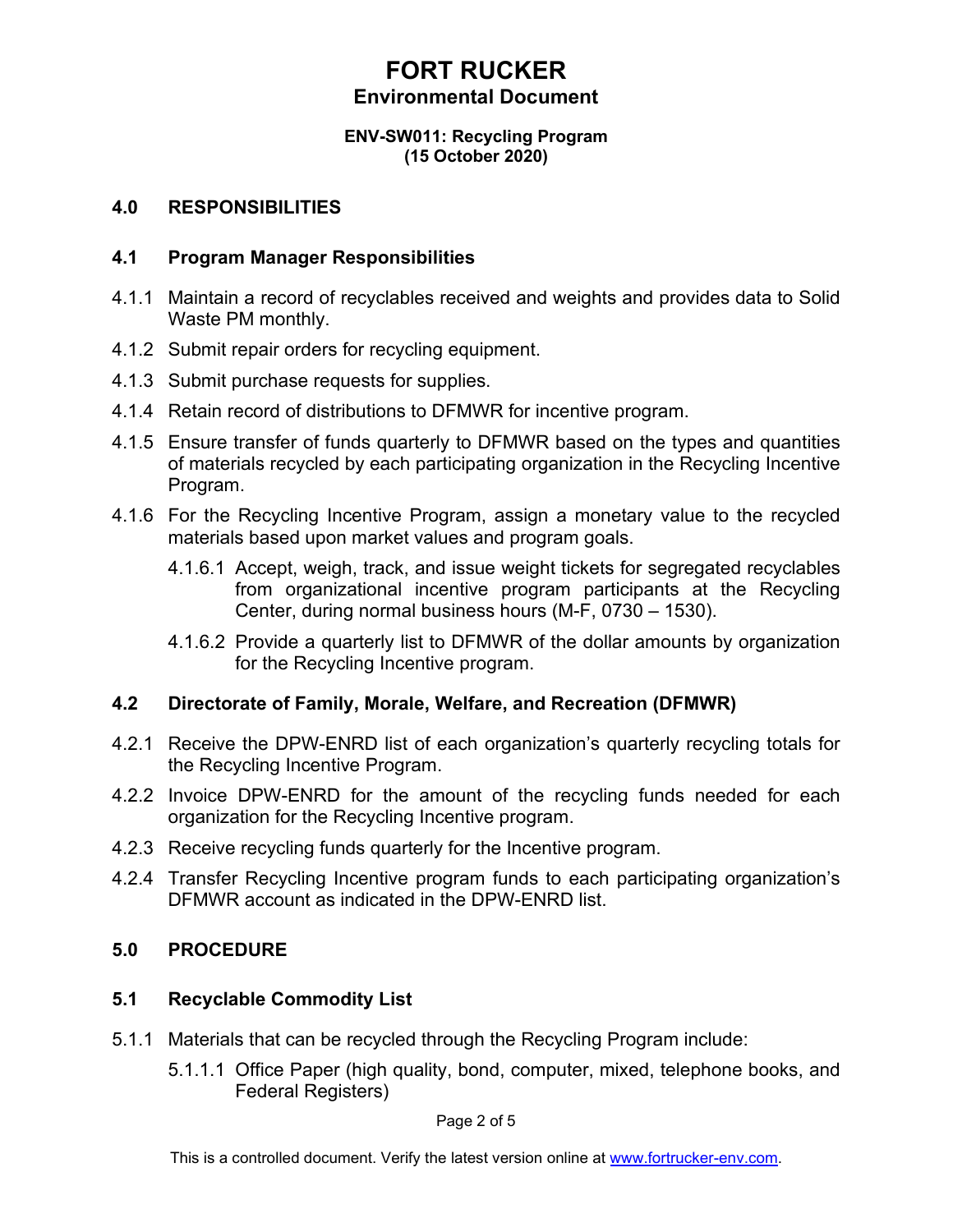#### **ENV-SW011: Recycling Program (15 October 2020)**

- 5.1.1.2 Newspaper
- 5.1.1.3 Cardboard (except wax-coated or food contaminated)
- 5.1.1.4 Aluminum Cans
- 5.1.1.5 Scrap metal (except from Army Working Capital Fund [AWCF] activities unless they choose not to recycle on their own).
- 5.1.1.6 Expended small arm firing range brass (up to and inclusive of .50 cal or 12.7mm) and gleanings made unusable for military firing (e.g., crushed, shredded, annealed, or otherwise rendered unusable as originally intended prior to recycling in accordance with DUSD(ES) Memorandum)
- 5.1.1.7 Ink/toner cartridges, if they are not used to reduce the price of replacements
- 5.1.1.8 Commissary and Exchange Store recyclable wastes (cardboard, etc.); if the commissary or exchange does not have a recycling program, it must turn these items in to the installation Recycling Program (unless otherwise excluded by law)
- 5.1.1.9 Scrap wood and lumber, including crates and pallets (unless restricted by reuse rules)
- 5.1.1.10 Rags and textile wastes which have not been contaminated with hazardous material or hazardous waste
- 5.1.1.11. Ammunition cans
- 5.1.1.12 Donated privately-owned personal property
- 5.1.1.13 Electronic component
- 5.1.2 Materials that cannot be recycled through the Recycling Program include:
	- 5.1.2.1 Government material furnished to a contractor
	- 5.1.2.2 Precious metal-bearing scrap
	- 5.1.2.3 Scrap metal generated from AWCF activity
	- 5.1.2.4 Items that must be demilitarized at any time during its life cycle, except for small arm brass and firing range gleanings, as noted above (excludes items with demilitarization Codes A & B)
	- 5.1.2.5 Hazardous material and waste, except ethylene glycol based antifreeze, used oil, and batteries
	- 5.1.2.6 Commissary store wastes (food, scraps, bone, fats, trims, meats)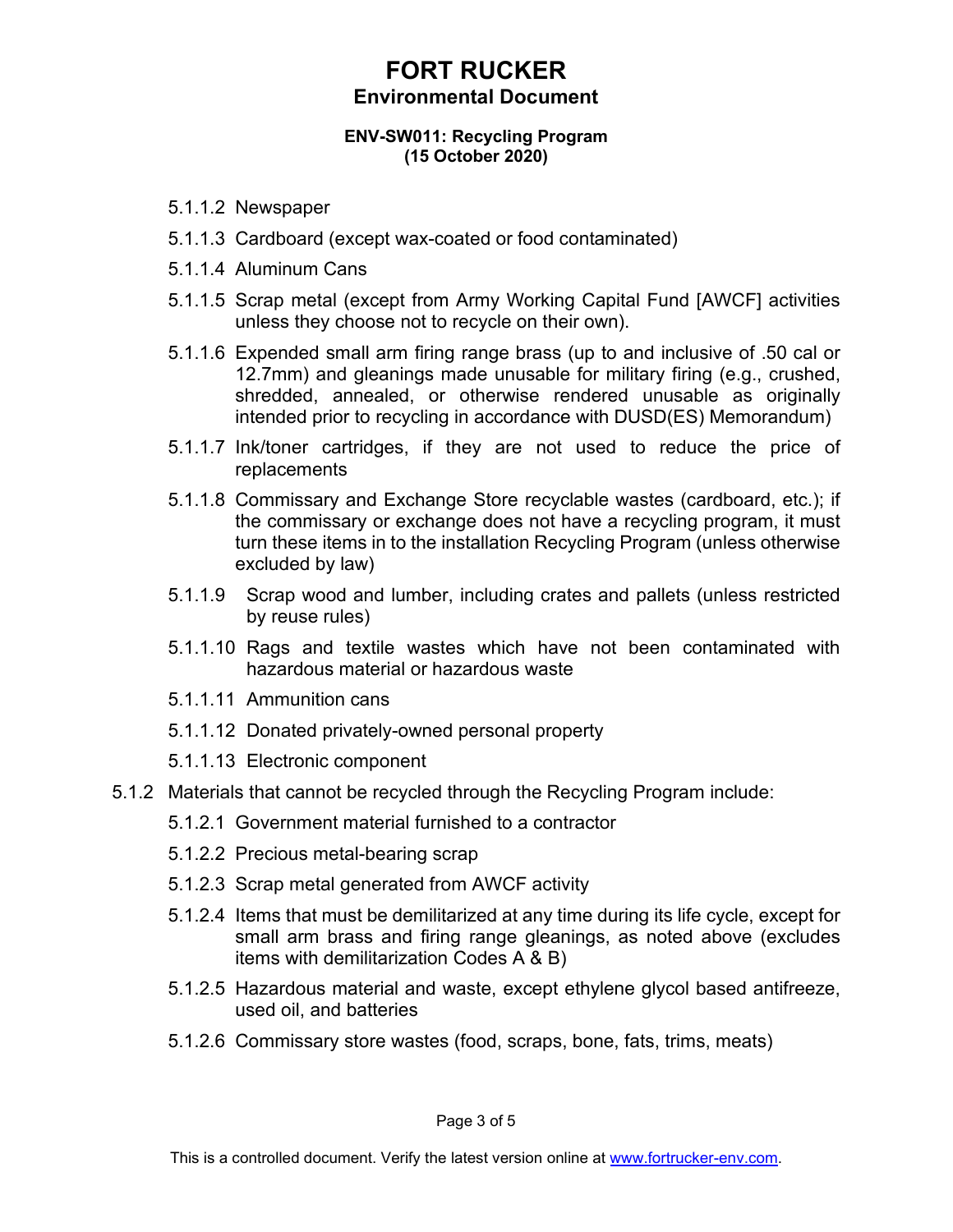#### **ENV-SW011: Recycling Program (15 October 2020)**

- 5.1.2.7 Materials that can be reused by the government for their original purpose without special processing
- 5.1.2.8 Economically repairable items (e.g., used vehicles, vehicle or machine parts)
- 5.1.2.9 Unopened containers of oil, paints, or solvents
- 5.1.2.10 Fuels (uncontaminated and contaminated)
- 5.1.2.11 Munitions List Items (MLI) or Commerce Control List Item (CCLI)
- 5.1.2.12 Printed circuit boards containing hazardous materials
- 5.1.2.13 Items required to be mutilated prior to sale or release to the public
- 5.1.2.14 Ammunition cans, if reused by the government as ammunition cans
- 5.1.2.15 Drugs, biologicals, and controlled substances
- 5.1.2.16 Nitrate based film
- 5.1.2.17 Plastics (#1,2,3,4,5,7)
- 5.1.2.18 Furniture
- 5.1.3 Materials that can be recycled through the Recycling Incentive Program include:
	- 5.1.3.1 Office Paper
	- 5.1.3.2 Cardboard (Corrugated and Boxboard)
	- 5.1.3.3 Aluminum Cans

# **5.2 Recycling Incentive Program Participation**

- 5.2.1 Participants can bring segregated recyclables to the Recycling Center located at building 9322 during regular operating hours (M-F, 0730 – 1530).
- 5.2.2 Anyone may turn in materials to the recycling center. However, DFMWR funds may only be earned by Fort Rucker military, civilian, and tenant organizations with a DFMWR fund code. The organization receiving the credit must be indicated when the commodities are turned in to the recycling center. If any materials are turned in for recycling and an organization is not indicated, no credit will be earned.
- 5.2.3 Recycling personnel will weigh commodities and record the weight of each quantity on a tracking spreadsheet. The tracking information will be submitted to the Recycling Program manager at least on a monthly basis.
- 5.2.4 Installation personnel will deposit segregated commodities in the designated collection containers in the Recycling Center.